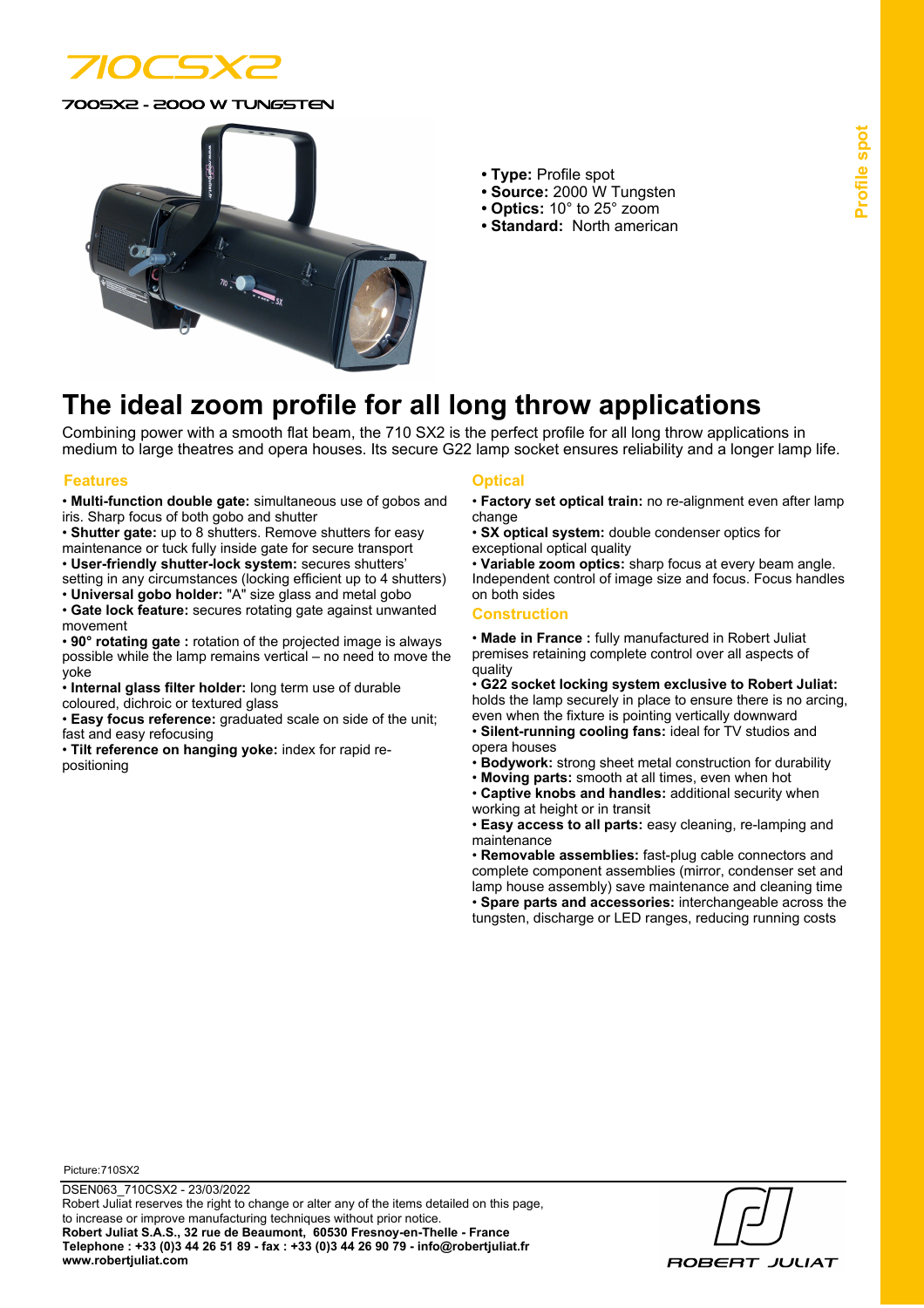

**• Lamp type:** Tungsten

**• Socket:** G22

| <b>Admissible lamps</b>         | Power'  | Lumen<br>output <sup>*</sup> | Colour<br>temperature <sup>*</sup> | Life <sup>*</sup> |                         |
|---------------------------------|---------|------------------------------|------------------------------------|-------------------|-------------------------|
| LIF: CP92 - 120V - ANSI: CP92 - | 2 000 W | 55 000 lm                    | 3200K                              | 400 h             |                         |
|                                 |         |                              |                                    |                   | (*) manufacturer's data |

# **Optics**

# **Characteristics Gel filter Gobo**

- **Type:** Zoom
- **Beam range:** 10° to 25°
- **Focal length:** 180 457 mm
- Shape: Square

**Gel filter**

- **Standard size:** 254x254 mm (10x10 in)
- 
- **Size:** A **• Material:** Metal Glass **75 mm \***

**100 mm \*Maximum image size**

# **Photometrics**

| with LIF: CP92 source |                  |                  |                  |                |                  |              |                        |                                     |
|-----------------------|------------------|------------------|------------------|----------------|------------------|--------------|------------------------|-------------------------------------|
| • Optics $@$ 10 $°$   |                  |                  |                  |                |                  |              |                        |                                     |
| $ -$<br>딬<br>197° ar  |                  |                  |                  |                |                  | $10^{\circ}$ | d angle<br>3%<br>Field | <b>Beam intensity</b><br>574 000 cd |
| <b>Distance</b>       | 10 <sub>m</sub>  | 20 <sub>m</sub>  | 30 <sub>m</sub>  | 40 m           | 50 m             | 60 m         |                        |                                     |
| <b>Diameter</b>       | 1.7 <sub>m</sub> | 3.5 <sub>m</sub> | 5.2 <sub>m</sub> | 7 <sub>m</sub> | 8.7 <sub>m</sub> | 10.5 m       |                        |                                     |
| <b>Illumination</b>   | 5 800 lux        | 1450 lux         | 640 lux          | 360 lux        | 230 lux          | 160 lux      |                        |                                     |
| <b>Distance</b>       | 35 ft            | 65 ft            | 100 ft           | 130 ft         | 165 ft           | 195 ft       |                        |                                     |
| <b>Diameter</b>       | $6.1$ ft         | $11.4$ ft        | $17.5$ ft        | $22.7$ ft      | 28.9 ft          | 34.1 ft      |                        |                                     |
| <b>Illumination</b>   | 470 fc           | 140 fc           | 60 fc            | 34 fc          | 22 fc            | 16fc         |                        |                                     |

| $\cdot$ Optics @ 25 $\circ$<br>۵<br>$ -$<br>œ<br>딞 |                  |                 |                   |         |         | $25^\circ$        | Field angle<br>3% | <b>Beam intensity</b><br>127 000 cd |
|----------------------------------------------------|------------------|-----------------|-------------------|---------|---------|-------------------|-------------------|-------------------------------------|
| <b>Distance</b>                                    | 10 <sub>m</sub>  | 20 <sub>m</sub> | 30 m              | 40 m    | 50 m    | 60 m              |                   |                                     |
| <b>Diameter</b>                                    | 4.4 <sub>m</sub> | 8.9 m           | 13.3 <sub>m</sub> | 17.7 m  | 22.2 m  | 26.6 <sub>m</sub> |                   |                                     |
| <b>Illumination</b>                                | 1 300 lux        | 320 lux         | 150 lux           | 80 lux  | 55 lux  | 36 lux            |                   |                                     |
| <b>Distance</b>                                    | 35 ft            | 65 ft           | $100$ ft          | 130 ft  | 165 ft  | 195 ft            |                   |                                     |
| <b>Diameter</b>                                    | $15.5$ ft        | 28.8 ft         | 44.3 ft           | 57.6 ft | 73.2 ft | 86.5 ft           |                   |                                     |
| <b>Illumination</b>                                | 110 fc           | 31 fc           | 13fc              | 8 fc    | 5fc     | 4 fc              |                   |                                     |
|                                                    |                  |                 |                   |         |         |                   |                   |                                     |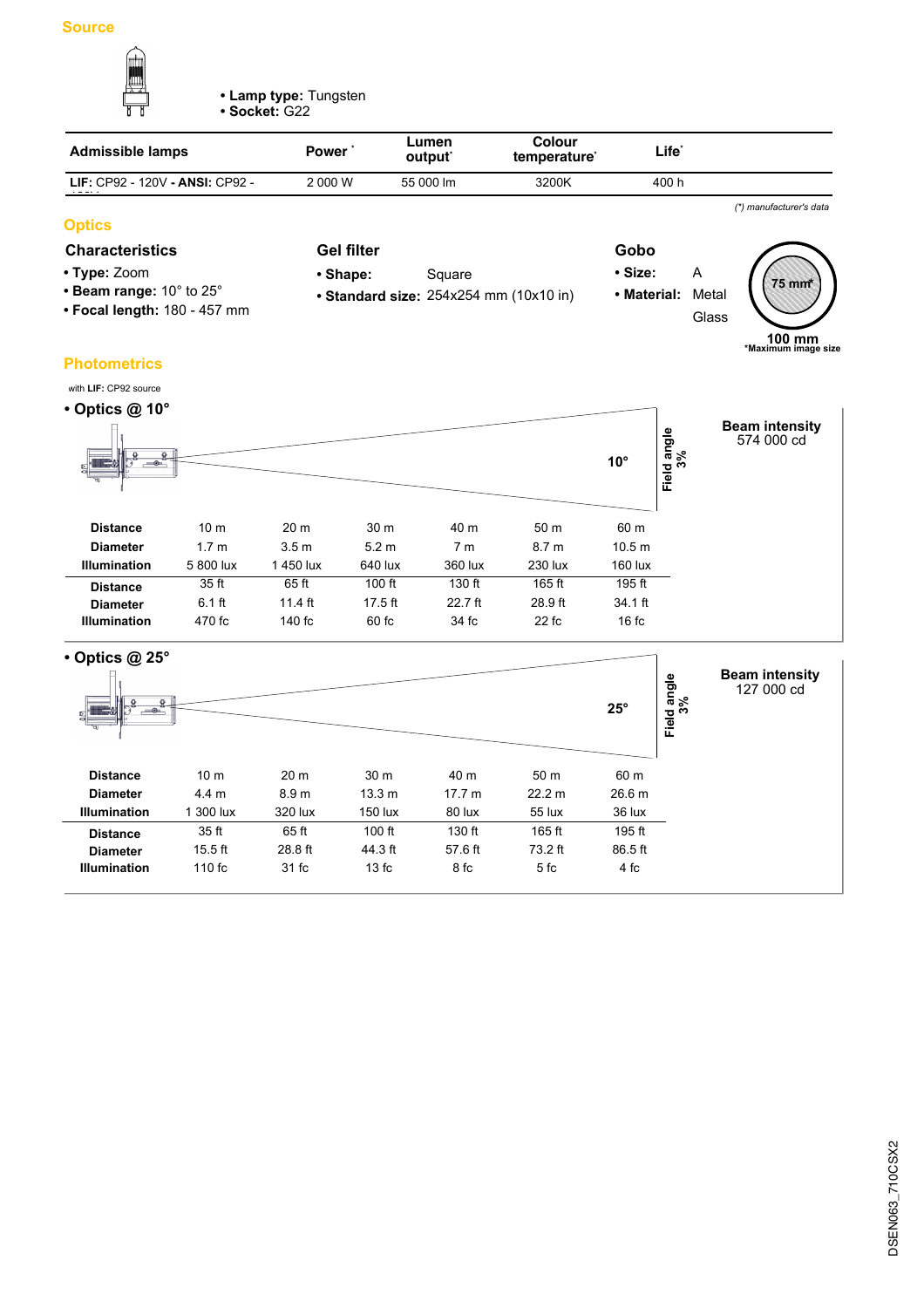

**Weight:** 23 kg (50.6 lbs)

**Approvals**

 $C \in$ 

| Height                                                                 | Length                                                                                     | Width             | Yoke                   | Tilt               | <b>Option</b>                      |
|------------------------------------------------------------------------|--------------------------------------------------------------------------------------------|-------------------|------------------------|--------------------|------------------------------------|
| H= 525 mm (20.7 in)<br>$H1 = 250$ mm (9.8 in)<br>$H2 = 330$ mm (13 in) | $L = 925$ mm (36.4 in)<br>L1= 410 mm (16.1 in) W1= 250 mm (9.8 in)<br>L2= 515 mm (20.3 in) | W= 380 mm (15 in) | $Y = 325$ mm (12.8 in) | $ID = TBD^{\circ}$ | TU= TBD $^{\circ}$ O= 25 mm (1 in) |

### **Shipping**

**• Weight :** 27 kg (59.4 lbs)

• Volume :  $(5.65 \text{ ft}^3)$ 

# **Installation Warranty**

**• Minimum distance to illuminated surface:** 2.8 m ( 9.2 ft )

**• Operating position:**



#### **Construction**

- **Housing:** Steel sheet Aluminium
- **Colour:** Black
- **Cooling:** Low noise fan
- **Maximum ambient temperature (Ta):** 40°C (104°F)
- **Maximum case temperature (Tc):** 270°C (518°F)
- **Total heat dissipation:** 6 826 BTU/h **• Ingress Protection (IP) rating**: IP20

## **Electrical compatibility Power input**

- 230/240 V 50 Hz
- 115/120 V 60 Hz



- **Type:** attached power cord
- **Cable:** 12 AWG SJ type (UL/CSA)
- **Length:** 1.5 m (4.9 ft)

**• Fixture: 2 years** *See General Sales Condition on website*

**• Power connector:** without connector

# **Power consumption**

| <b>Similar</b> | 10000110000001 | วurrent | Power  |
|----------------|----------------|---------|--------|
| v vı uuy       |                |         |        |
| 120            | 60 Hz          | . .     | 2000 W |